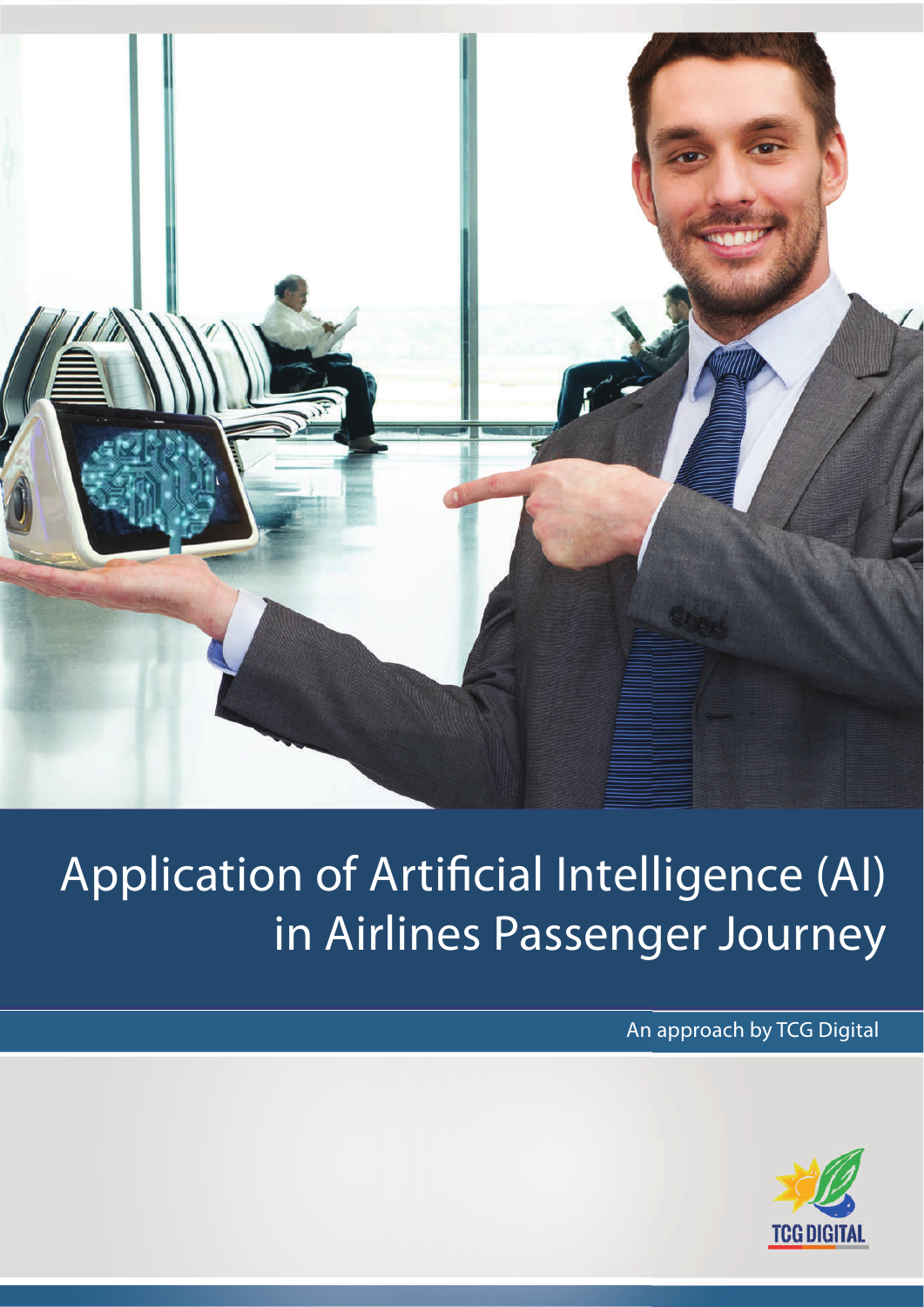



Evolution of Artificial Intelligence (AI) is definitely one of the most fascinating things to have happened in the aviation technology world. An AI powered Customer Care process should be the goal of any commercial airlines.

" By 2020, customers will manage 85% of their relationship with the enterprise without interacting with a human. " - Gartner

### AI in different phases of passenger journey

### Pre-Flight

- Algorithm can predict # of no-show for a  $\blacksquare$ particular flight, predict likelihood of how many MileagePlus members likely to upgrade, how many travelers will be flying as standby. It will reduce the problem of denied boarding and/or removing passengers from the plane.
- AI can reduce the issue resolution time. The system can go through passengers' information, similar incidents or issues, become capable of more accurate over the time e.g. once the system learns by itself how to respond to a passenger who lost a baggage, going forward the resolution would be faster and more accurate.
- **Responding to customer inquiries** regarding information about a flight like available amenities, departure time, flight status, flight rebooking information during IRROPS.
- **Automated baggage check-in kiosks** using **face recognition** AI technology
- **Baggage size recognition** enabled by AI technology to ensure a hassle free pre-flight experience

Customer service using **AI with travel bot** in the official airlines web site (or through mobile app) to help with ticket price or guide on any travel related issues

### In-Flight

- Real time compensation for any disservice. The mobile app to automatically **predict** what kind of compensations will a particular customer prefer.
- A flight wide compensation can be issued by an **AI enabled bot** for any disruption impacting everyone onboard, for e.g. Wi-Fi failure or an anticipated ground delay upon landing.
- Intelligent algorithm-based prediction will help the flight attendant to attend high value passenger with more personalized offering or interaction. The system can memorize each passenger's travel habit (e.g. need extra pillows) and enable airline to handle each passenger as a unique guest.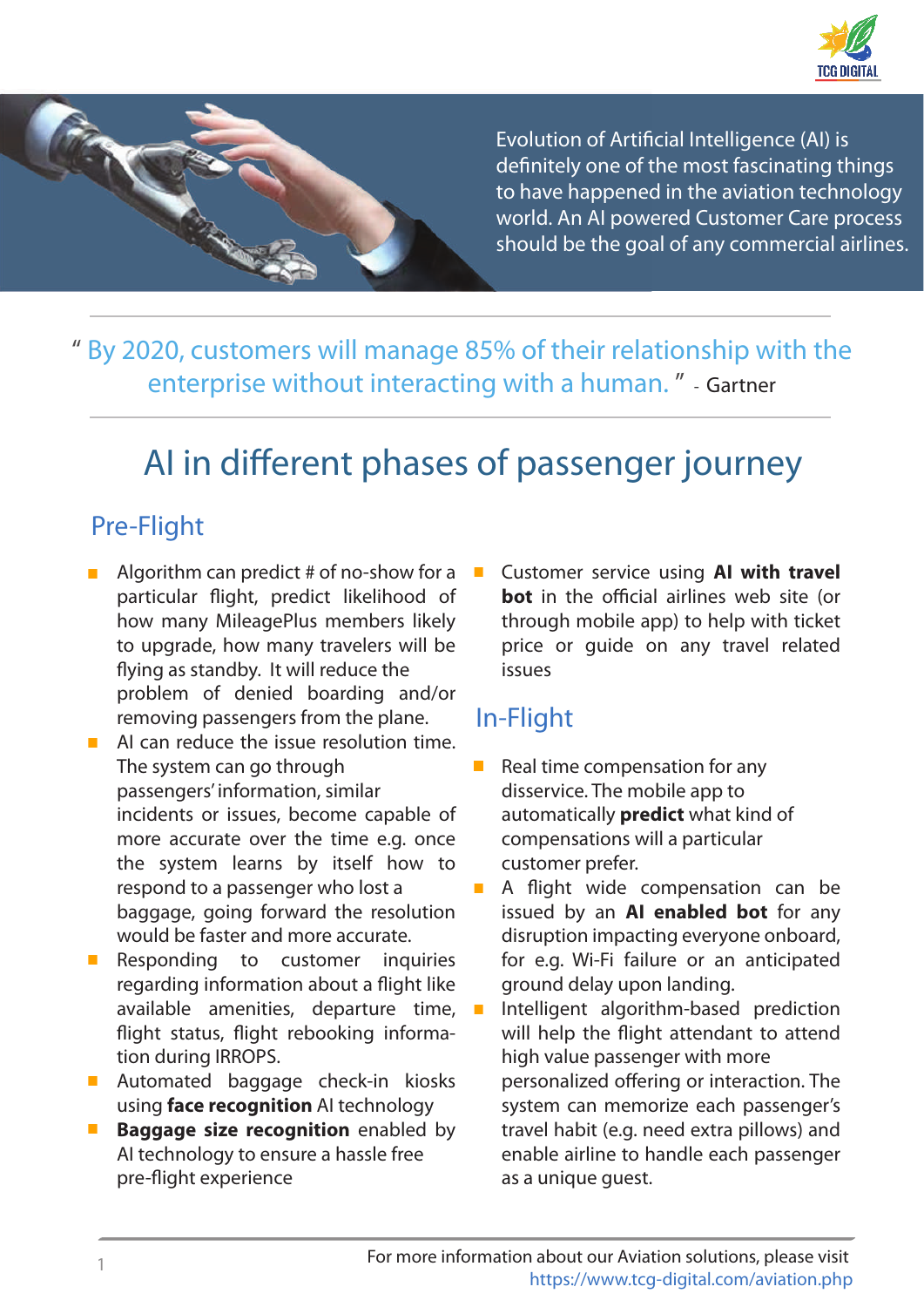

### Post-Flight

- Auto **notification** for a gate-change or a guided map for a transit passenger.
- Auto **compensation** with Miles or ETCs or Drink Voucher, for any disservice faced by the п customer, delivered straight to the customer's mobile device.
- Proactive notification to passenger ×
- Crawling through different social media sites e.g. Facebook, Twitter etc. to understand the sentiment of passengers and respond to negative sentiments at the earliest to prevent the damage to the brand.

## Snapshot of passenger journey – departure to arrival